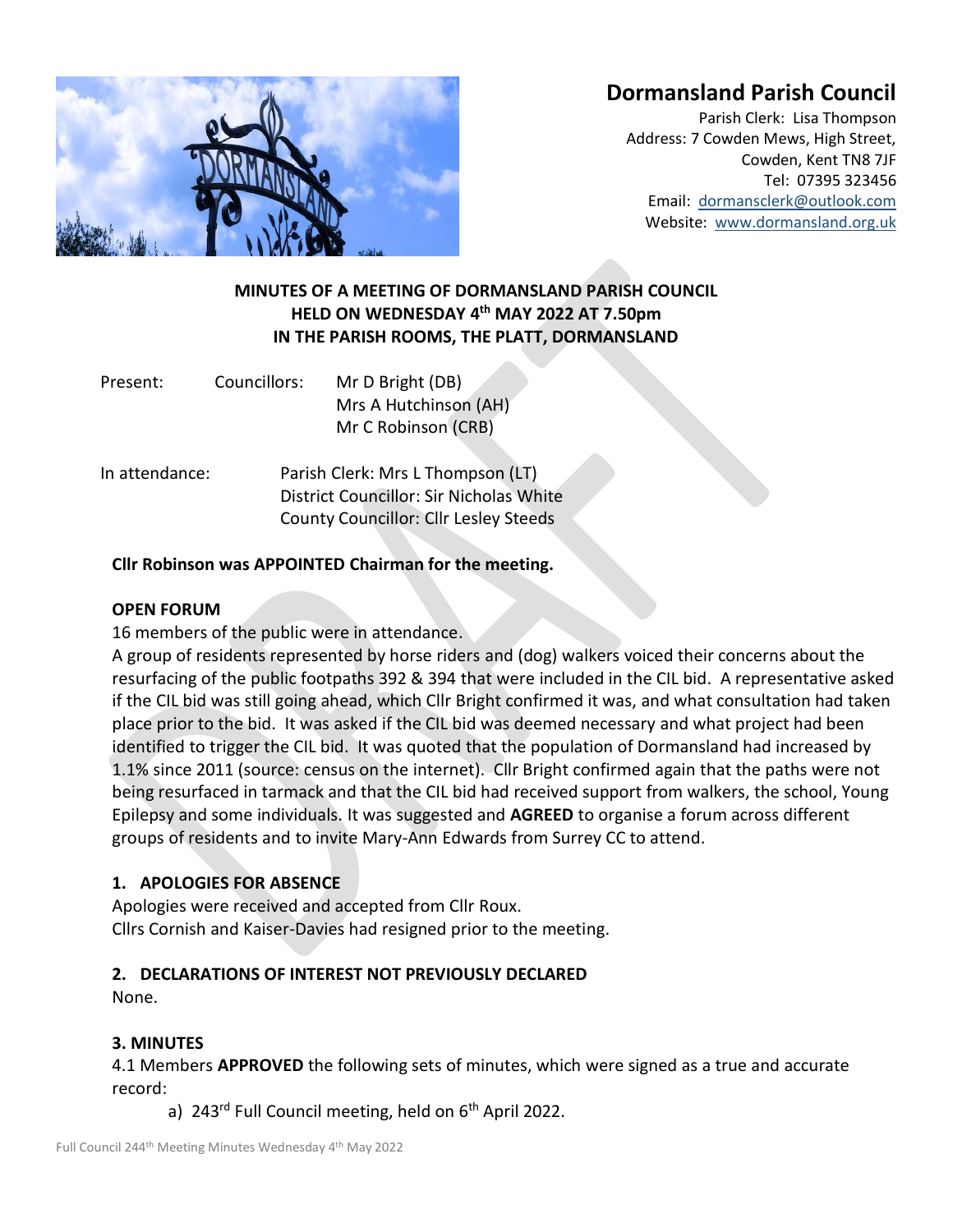# **4. TO RECEIVE REPORTS FROM COUNCILLORS**

**Cllr Bright** reported he had met with John Madden who is the Lingfield Nature Reserve wildflower expert and they took an inventory of the wildflowers. They had hoped to repeat the exercise later in the season when other species may be evident.

Cllr Bright had reported to Surrey CC that the "hump" sign at the bottom of Hollow Lane had been hit and rotated through 90 degrees.

Cllr Bright reported that the Parish planters had been planted up for the Summer to compliment the Memorial Hall planters

# **5. CLERK'S REPORT**

5.1 The Clerk had been asked to report the wooden cricket/football wall again in the recreation ground to TDC as the repair was not satisfactory as the other end was still unstable. The Parks and Countryside Operations Supervisor confirmed a member of the team was going to look at it again shortly.

5.2 The Clerk confirmed that a contract was taken out with the Community Hearbeat Trust for the defibrillator in the telephone box in Dormans Park and was inspected weekly (by the residents trust) 5.3 The Clerk had reported the fly tipping on the High Street close to Mutton Hill end to TDC and a case had been opened.

5.4 The Clerk attended a Community and Parish Meeting hosted by TDC on 20<sup>th</sup> April to discuss the support for Ukrainian refugees.

5.5 The Clerk had been asked to report Ridgeway, Hollow Lane to the Enforcement team at TDC as the house had more or less been demolished. The senior enforcement officer called the Clerk and advised they were aware of the situation and were monitoring it.

5.6 The broken glass pane in the telephone box in Dormans Park had been fixed.

5.7 The Clerk ha been asked to find out when bulky collections are due to begin again, as they had not been restarted since Covid.

# **6. TO RECEIVE REPORTS FROM REPESENTATIVES ON OUTSIDE BODIES**

No reports received.

# **7. TO RECEIVE REPORTS FROM COUNTY & DISTRICT COUNCILLORS**

**Cllr Steeds** said the Annual Parish Assembly had gone very well.

## **8. FINANCE AND ADMINISTRATION**

8.1 Members **APPROVED** the schedule of payments and received income and expenditure to 30.04.22 against budget and there was nothing of concern.

| <b>DATE</b> | CHQ/BACS<br>/DD | <b>AMOUNT</b> | <b>PAYEE</b>   | PAYMENT DESCRIPTION            |
|-------------|-----------------|---------------|----------------|--------------------------------|
|             |                 |               |                |                                |
| 07/04/322   | <b>BACS</b>     | £250          | <b>YWI</b>     | 2022 Grant Application payment |
|             |                 |               | Dormansland    |                                |
| 08/04/22    | <b>BACS</b>     | £140          | The Print Room | A4 Jubilee Letters             |
| 11/04/22    | <b>BACS</b>     | £300          | Welcome Lunch  | 2022 Grant Application payment |
| 16/04/22    | DD              | £5            | <b>HSBC</b>    | <b>Bank charges</b>            |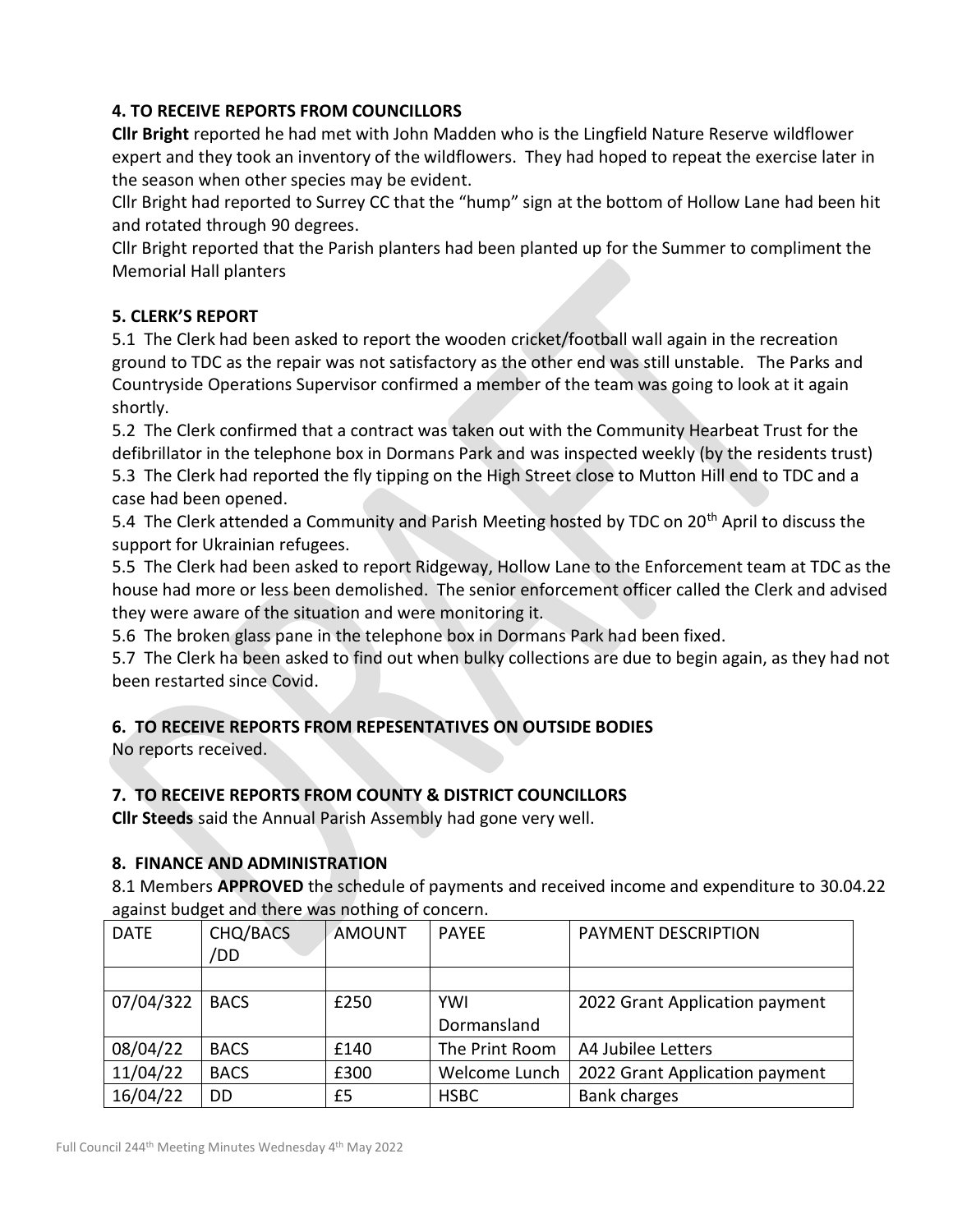| 21/04/22 | <b>BACS</b> | £10.97   | Fiona                 | 2 stakes and a strap to use with        |
|----------|-------------|----------|-----------------------|-----------------------------------------|
|          |             |          | Thompson              | memorial tree in Rec                    |
| 22/04/22 | <b>BACS</b> | £65      | <b>Kings Glazing</b>  | Repair of glass pane in BT Box          |
| 25/04/22 | <b>BACS</b> | £105.03  | <b>HMRC</b>           | Month 1 PAYE tax and NI                 |
| 25/05/22 | <b>BACS</b> | £1030.15 | L Thompson            | Month 1 Salary                          |
| 25/04/22 | <b>BACS</b> | £43.02   | L Thompson            | Clerk's expenses                        |
| 25/04/22 | <b>BACS</b> | £85.00   | <b>Adam Neill</b>     | Village maintenance                     |
| 26/04/22 | <b>BACS</b> | £152.00  | L Thompson            | Printing - Booklets APA +               |
|          |             |          |                       | sandwiches and cakes for APA            |
| 27/04/22 | <b>BACS</b> | £1152.50 | Zurich                | Insurance                               |
| 03/05/22 | <b>BACS</b> | £52.50   | Fairtrade             | Wine for the APA                        |
|          |             |          | Lingfield and         |                                         |
|          |             |          | Dormansland           |                                         |
| 05/05/22 | DD          | £28.81   | O <sub>2</sub>        | Clerk's mobile                          |
| 09/05/22 | <b>BACS</b> | £266.02  | <b>Surrey Pension</b> | <b>Employer contributions for April</b> |
|          |             |          | Fund                  |                                         |
|          |             |          |                       |                                         |

8.2 Councillors **APPROVED** the cost of £100 for a new tree to replace the dead tree at the corner of Dormans High Street and New Farthingdale.

# **9. PLATINUM JUBILEE CELEBRATIONS**

9.1 Cllr Robinson gave an update on the programme of events and had put together a poster and banner for approval. It was **AGREED** that Adam Neill would light the beacon on 2nd June on behalf of the Council. The Barbers Shop Quartet had offered to sing at the celebrations at a cost of £300-400 but the members did not approve this cost.

# **Action: The Clerk to put the Jubilee celebrations leaflet and the Art Exhibition flyer on the DPC website and Facebook page.**

9.2 Members discussed and considered, but did not agree to the request to clean the bricks with the family names on them in the recreation ground as the whole area needed attention. This matter to be put on the June agenda for the whole area to be discussed and agreed.

## **10. VILLAGE CONSULTATION**

10.1 The final format of the questionnaire was **approved**. The members discussed that volunteers would be needed to run the stall at the Carnival and conduct the survey. To be added to the June council meeting to discuss further.

## **11. PUBLIC RIGHTS OF WAY IMPROVEMENT PLAN**

11.1 It was **AGREED** in light of the comments from the public in attendance to update and re-circulate the statement for approval.

## **12. UKRAINE**

12.1 The members **AGREED** it was not the role of the Parish Council to get involved with the Ukraine refugees.